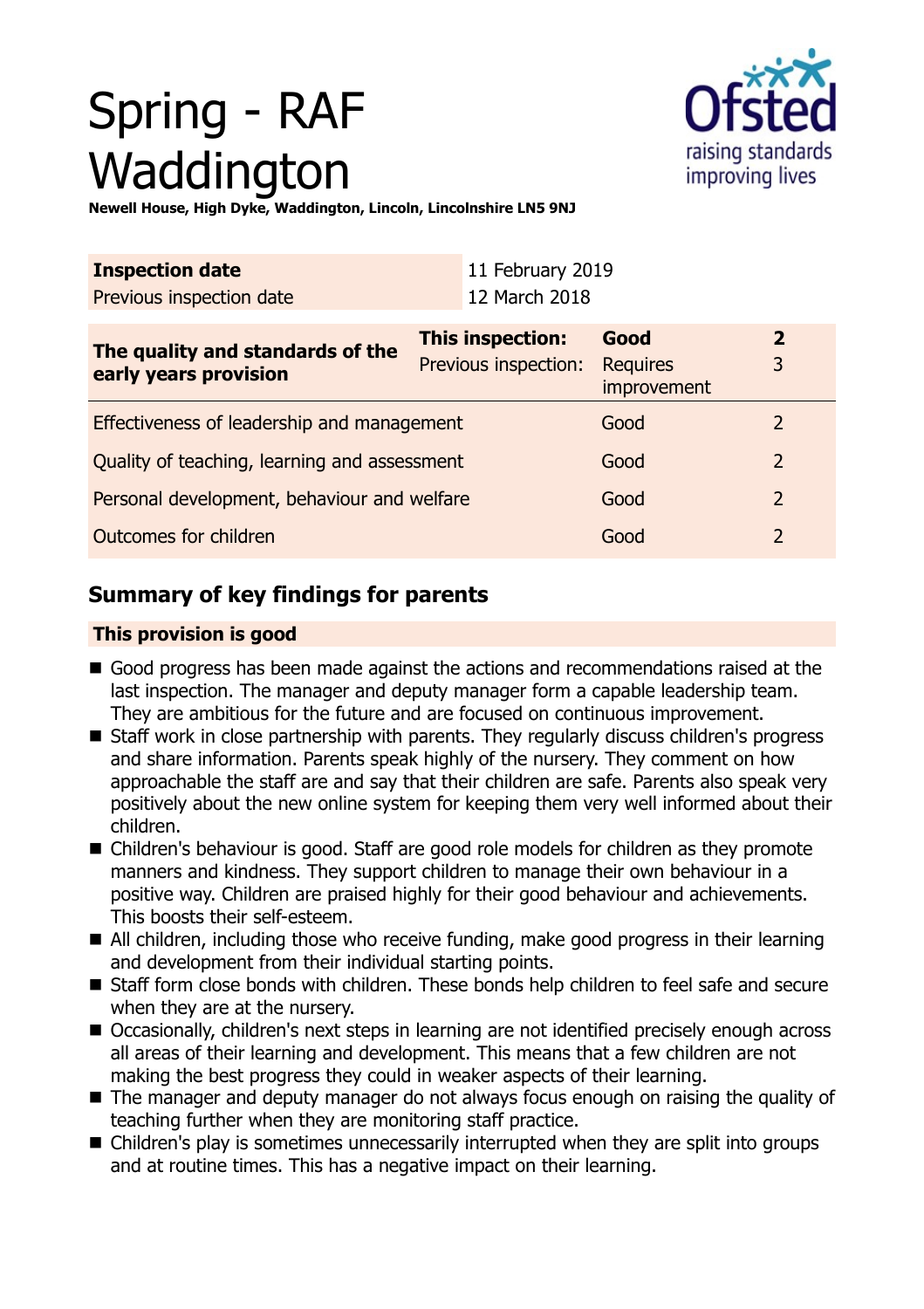## **What the setting needs to do to improve further**

## **To further improve the quality of the early years provision the provider should:**

- **E** strengthen staff's assessments of children's learning and focus more precisely on identifying exactly what children need to do next, to help them make the best possible progress
- $\blacksquare$  focus more precisely on the monitoring of staff practice, to raise the quality of teaching further and increase the potential for children to make more rapid progress in their learning
- $\blacksquare$  review the grouping of children, to avoid unnecessary interruptions to children's play and maximise learning opportunities for all children.

## **Inspection activities**

- The inspectors observed the quality of teaching during activities indoors and outdoors and assessed the impact this has on children's learning.
- $\blacksquare$  The inspectors spoke with staff and children during the inspection.
- $\blacksquare$  The inspectors completed joint observations with the nursery manager and deputy manager.
- $\blacksquare$  The inspectors held a meeting with the nursery manager and deputy manager. They looked at relevant documentation and evidence of the suitability of staff working in the nursery.
- The inspectors spoke to parents during the inspection and took account of their views.

### **Inspectors**

Clare Johnson Sue Riley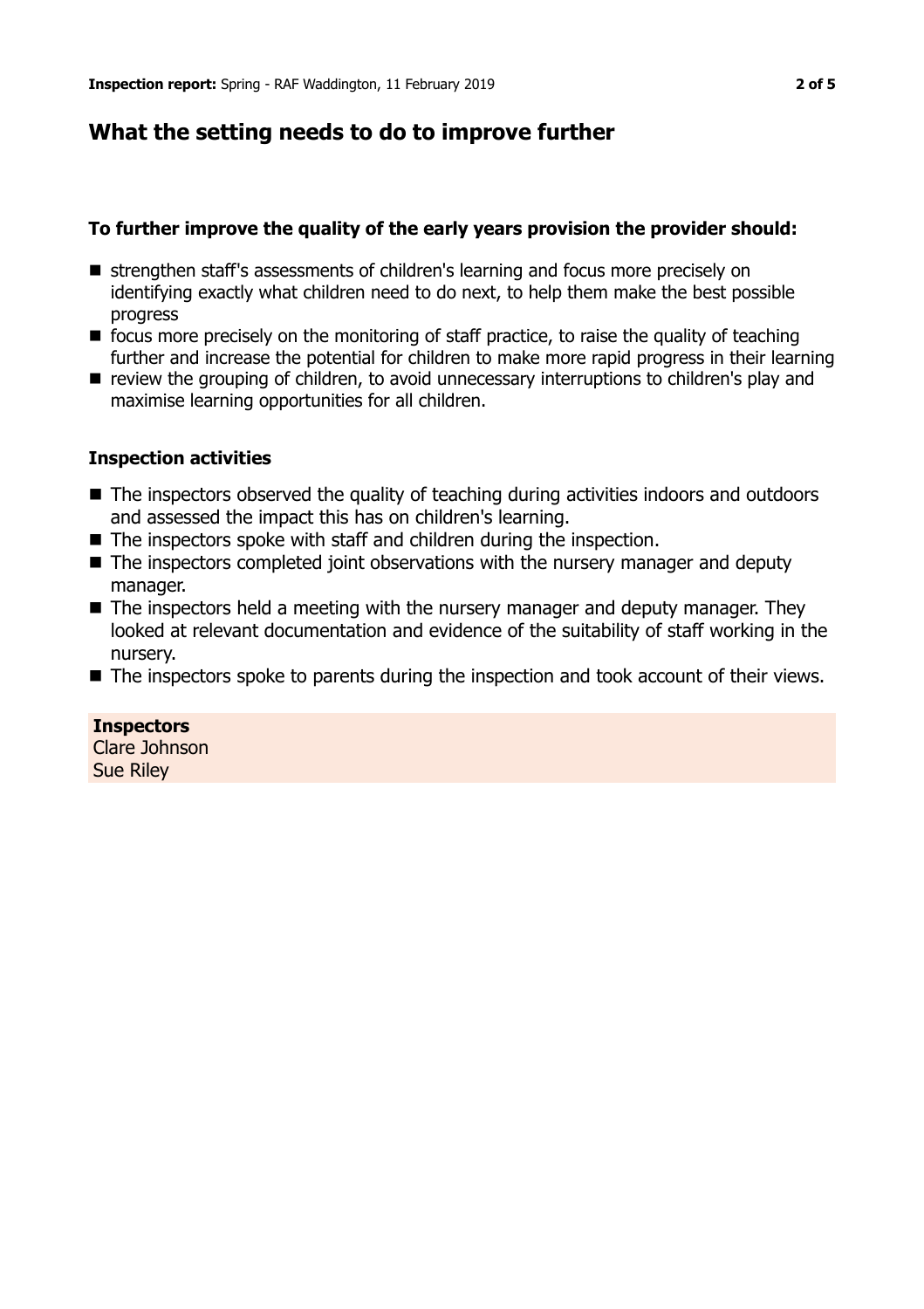## **Inspection findings**

### **Effectiveness of leadership and management is good**

Safeguarding is effective. Managers and staff understand their responsibilities regarding child protection. They know the action they must take if they have any concerns about a child or colleague. The environment is safe and staff are vigilant in their supervision of children. Recruitment procedures are robust, to ensure all staff are suitable. The manager and deputy manager regularly reflect on practice and accurately identify priorities for improvement. Staff have regular access to training which has a positive impact on the outcomes for children. The manager tracks the progress of different groups of children to close any gaps as quickly as possible through focused learning. Any concerns in a child's development are picked up quickly and support is put into place. Staff have good links with other professionals and share information effectively.

### **Quality of teaching, learning and assessment is good**

The quality of teaching is good. Staff plan a range of activities based on their knowledge of children's interests and developmental needs. They organise the playrooms well. Children access a range of activities and are confident to select further resources from the wide range available to them. Staff plan stimulating activities which capture the children's interests and keep them engaged. For example, the younger children become excited as they go and dig for worms to feed to the chickens. Children enjoy the anticipation of waiting to see what staff will bring out of the treasure chest before lunch time. Staff make this activity exciting and encourage children's listening and attention skills in a fun way. Children take part in regular outings in the local area, to learn about the force's community and the wider world.

#### **Personal development, behaviour and welfare are good**

Children's good health is promoted as they are provided with nutritious meals and snacks. Many children ask for second helpings of the vegetable pasta and they enjoy a healthy pudding of natural yoghurt with banana. Children learn the importance of good personal hygiene. They use tissues to wipe their noses and wash their hands and faces after mealtimes with clean flannels. Children have daily access to the large outside area and enjoy the range of physical activities on offer. Babies are reassured with cuddles when they become upset. Staff hold them close on their lap, soothing them and helping them to settle. Children's independence is promoted well. Older children serve themselves at mealtimes and skilfully manage the large ladles. Toddlers gain a real sense of achievement as they manage to put their own coats on. Children learn to keep themselves safe as they sing a safety song as they go up and down the stairs.

### **Outcomes for children are good**

Children's communication and language skills are promoted effectively when they engage in conversation as they play with each other and staff. Their early literacy skills are promoted well. Children enjoy reading and listening to stories. They practise their writing skills by using marker pens to draw on the whiteboard and pencils to write on notepads. Children are prepared well for when they move between rooms within the nursery and for when they start school. Staff make good use of additional funding to support individual children's progress.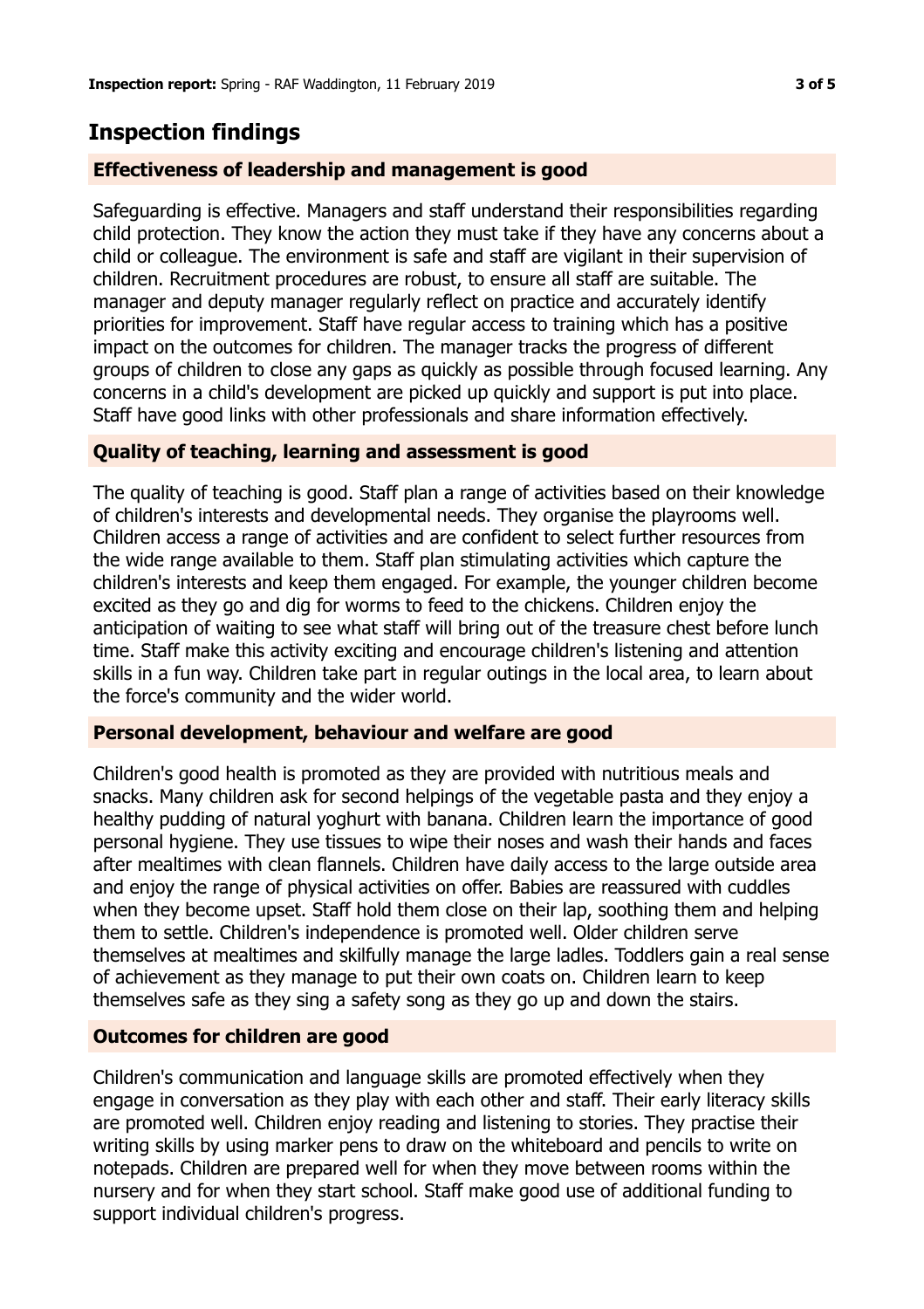## **Setting details**

| Unique reference number                             | EY539482                                                                             |  |
|-----------------------------------------------------|--------------------------------------------------------------------------------------|--|
| <b>Local authority</b>                              | Lincolnshire                                                                         |  |
| <b>Inspection number</b>                            | 10089354                                                                             |  |
| <b>Type of provision</b>                            | Childcare on non-domestic premises                                                   |  |
| <b>Registers</b>                                    | Early Years Register, Compulsory Childcare<br>Register, Voluntary Childcare Register |  |
| Day care type                                       | Full day care                                                                        |  |
| <b>Age range of children</b>                        | $0 - 4$                                                                              |  |
| <b>Total number of places</b>                       | 105                                                                                  |  |
| Number of children on roll                          | 128                                                                                  |  |
| Name of registered person                           | Action For Children Developments Ltd                                                 |  |
| <b>Registered person unique</b><br>reference number | RP539433                                                                             |  |
| Date of previous inspection                         | 12 March 2018                                                                        |  |
| <b>Telephone number</b>                             | 01522 727855                                                                         |  |

Spring - RAF Waddington registered in 2016. The nursery is open from Monday to Friday from 7.30am until 5.30pm, all year around, except for bank holidays and a week at Christmas. The nursery provides funded education for two-, three- and four-year-old children. The nursery employs 41 members of childcare staff. Of these, 32 hold appropriate early years qualifications at level 2 or above. Two staff hold appropriate early years qualifications at level 6.

This inspection was carried out by Ofsted under sections 49 and 50 of the Childcare Act 2006 on the quality and standards of provision that is registered on the Early Years Register. The registered person must ensure that this provision complies with the statutory framework for children's learning, development and care, known as the early years foundation stage.

Any complaints about the inspection or the report should be made following the procedures set out in the guidance Complaints procedure: raising concerns and making complaints about Ofsted, which is available from Ofsted's website: www.ofsted.gov.uk. If you would like Ofsted to send you a copy of the guidance, please telephone 0300 123 4234, or email [enquiries@ofsted.gov.uk.](mailto:enquiries@ofsted.gov.uk)